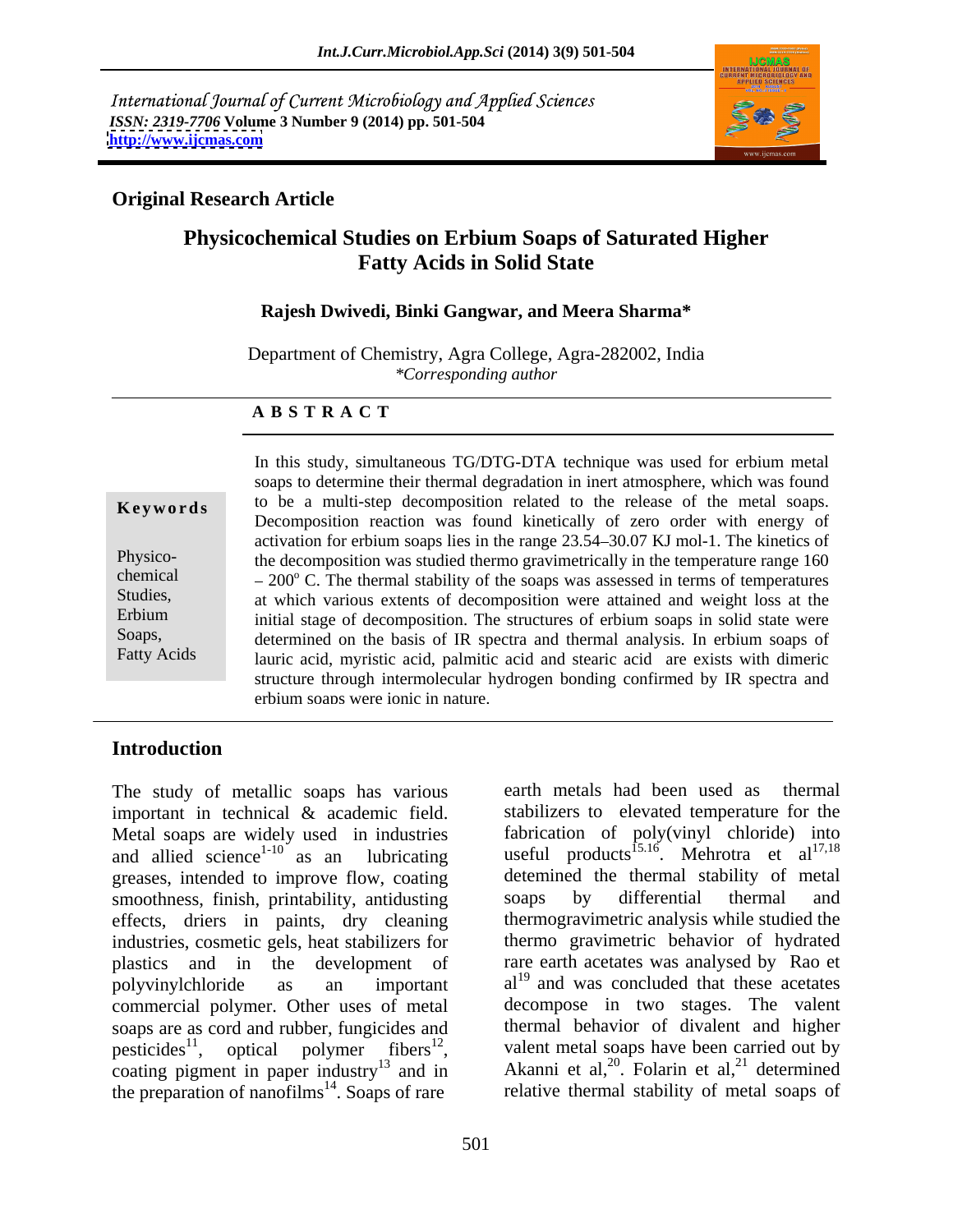seed oils. The energy of actication for rare zero order kinetics<sup>24,25</sup> and may be earth metal soaps was calculated by Mehrotra et  $al^{22}$ . The thermal analysis of various lanthanide carboxylates was done by  $dW/dT = K(W_0 - W_1)$  (1) Rilling and Roberts<sup>23</sup> and it was concluded that the final products were the halides in and it was concluded

decomposition of erbium soap of saturated higher fatty acids were investigated employing several techniques in conjunction  $log(W_0-W_1) = log W_0 - KT/2.303$  (2) with thermal analysis techniques.

The TGA of erbium soaps were carried out at a constant heating rate  $10^{\circ}$ C/min. in  ${}^{0}C/\text{min.}$  in nitrogen atmosphere and maintaining similar conditions by a Perkin  $-$  Elmer Thermo gravimetric analyzer TG S-2. The IR spectra beating rates were used to facilitate of factive acids and of corresponding sodium polymorphic transformations; better of fatty acids and of corresponding sodium and erbium soaps were recorded on Perkin

All chemical were obtained as reagent grade from Aldrich and used as received. Solvents for preparation and physical measurements of 'extra pure' grade were obtained from heating. Fluka without further purification. The erbium soaps were prepared by the direct metathesis of corresponding sodium soaps (laurate, myristate, palmate and stearate) by pouring a slight stochiometric excess of aqueous metal salt solution into the clear dispersion at raised temperature with vigorous stirring. After initial drying in an air oven 50-60°C, final drying was carried out under reduced pressure. The precipitates was filtered off and washed with hot

# **Results and Discussion**

The thermal decomposition rate of metal

Ximenia americana and Balanites aegyptiaca soaps is generally considered to follow a zero order kinetics<sup>24,25</sup>  $24,25$  and may be and may be expressed as follows:

### $dW/dT = K(W_0 - W_1)$

that the final products were the halides in where w0 is the initial weight of the metal case of halo substituted carboxylic acids. soap and w1 is the residual weight of the Recently, IR spectral and thermal constant. Rearranging and integrating (1) metal soap after heating while k is the rate gave **gave** 

**Materials and Methods** decomposition of the metal soaps were The values of the rate constant for the obtained from the plots of logarithm of %weight loss against time.

Elimer – 842 spectrophotometer.  $capable$  of being encapsulated in the Slow cooling rates were used in order to obtain the stable solid forms, and slow heating rates were used to facilitate polymorphic transformations; better resolution was gained in those samples crystalline state, especially when prepared from ethanol. Proper cooling curves detected only typical supercooling effects. exothermic events were observed on heating.

> The results of thermo gravimetric analysis of erbium soaps indicated that the final residue was metal oxide and weight of residue was agreement with the theoretically calculated weight of erbium oxide. The thermal decomposition of erbium soaps can be expressed as:

distilled water and acetone. Where  $R = C_{11}H_{23}$ ,  $C_{13}H_{27}$ ,  $C_{15}H_{31}$ , and  $(RCOO)$ <sub>3</sub> Er  $\rightarrow$  Er<sup>3+</sup>+3RCOO<sup>-</sup>  $2(RCOO)_3 \text{ Er} \rightarrow 3RCOR + \text{Er}_2\text{O}_3 + 3CO_2$  $C_{17}H_{35.}$ 

> It was found that the order of reaction for the decomposition of erbium soaps is zero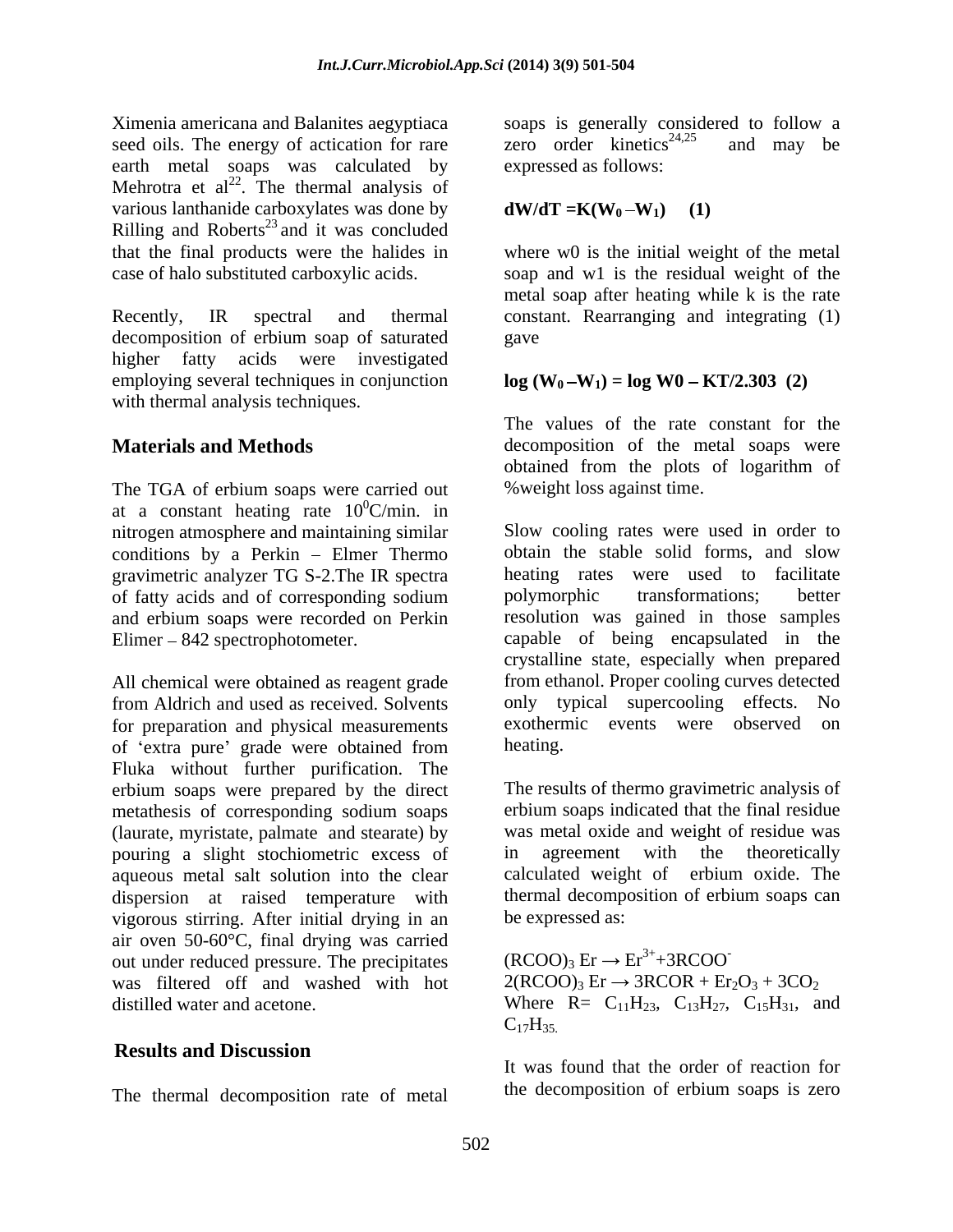and the values of energy of activation  $900, 665$  and  $535 \text{ cm}^{-1}$  have indicated the Horowitz-metzger's<sup>27</sup> and coats- Redfern's<sup>28</sup> equations and the values are given below-<br>of intermolecular hydrogen bonding plots of log (dw/dt) vs  $(T^{-1})$ , the values of 2935, 1720-1700 and 930-900cm<sup>-1</sup>

$$
\Delta S = 2.303R \log (Zh/KTs)
$$
  

$$
\Delta G = E - Ts(\Delta S)
$$

determination of melting points. The MP of soaps. the purified erbium soaps were:

| Erbium Laureate    |           | $96\,^0C$       |
|--------------------|-----------|-----------------|
| Erbium Myristate : |           | $101\text{ °C}$ |
| Erbium Palmate :   |           | $106\text{ °C}$ |
| Erbium Stearate    | $\bullet$ | $110^{0}$ C     |

higher fatty acids are reported and compared with the results of the corresponding fatty acids, the absorption bands observed near

obtained from Freeman- Carroll's<sup>26</sup>, presence of localized -COOH group in the and coats- Redfern's<sup>28</sup> form of dimeric structure and the existence The values of activation energy E are between two molecules of the fatty acids. obtained from the slope(-E/2.303R) of the The absorption bands observed near 2960-  $^{1}$ ), the values of 2935, 1720-1700 and 930-900cm<sup>-1</sup> entropy of activation  $\Delta S$ , and free energy of corresponding to the  $-OH$  group in the  $\alpha$  activation  $\Delta G$  are calculated by following spectra of fatty acids have disappeared in the eqations-<br>
equations-<br>  $\Delta S = 2.303R \log (Zh/KTs)$ <br>  $\Delta S = 2.303R \log (Zh/KTs)$ <br>
of the carboxylic band near 1700 cm<sup>-1</sup> in the  $G = E - Ts(\Delta S)$  spectra of erbium soaps, indicates that there The purity of soaps was confirmed by the C=O bond of the carboxylic groups erbium and the values of energy of activation of  $\mu$  and 53 cm <sup>1</sup> have indicated the relations and the values of activation energy  $\mu$ . However, and the existence of lealing the states are given helow.<br>The values of activatio have indicated the of intermolecular hydrogen bonding 2935, 1720-1700 and 930-900 $cm^{-1}$ spectra of corresponding potassium and erbium soaps. The complete disappearance of the carboxylic band near  $1700 \text{ cm}^{-1}$  in the  $^{-1}$  in the in the is a complete resonance between the two soaps.

Erbium Laureate :  $96^{\circ}$ C sharp peak in the region 579-518 cm<sup>-1</sup> for Erbium Myristate :  $101\text{ °C}$  M-O stretching. The IR spectra of erbium Erbium Palmate :  $106\text{ °C}$  soaps show prominent peaks between 3453-Erbium Stearate :  $110\,^0\text{C}$  3418 cm<sup>-1</sup> due to -OH stretching indicating The IR spectra of erbium soaps of saturated However, no such peaks are observed in The spectra of metal soaps show a medium  $\frac{1}{2}$  for for due to OH stretching indicating the presence of water of crystallisation*.* case of erbium soaps. These results correspond very well with thermodynamic analysis of the stated metal soaps.

| Soaps     | Freeman- | Coat-                                        | Horowitz-       |
|-----------|----------|----------------------------------------------|-----------------|
|           | Caroll's | Redfern's                                    | Metzger's       |
| Laureate  | 12.5     | $\sim$ $\sim$<br>$\mathbf{1}$ $\mathbf{2}$ . | $\sim$<br>1 J.J |
| Myristate | 11.3     | . <i>.</i> .<br>$\overline{\mathbf{1}}$ .    | 14.U            |
| Palmate   | 10.2     | <b>14.</b>                                   | 11.1            |
| Stearate  | 9.7      | 16.4                                         | $1 \angle 0$    |

**Energy of Activation of erbium soaps in Kcal Mol-1 from different equations**